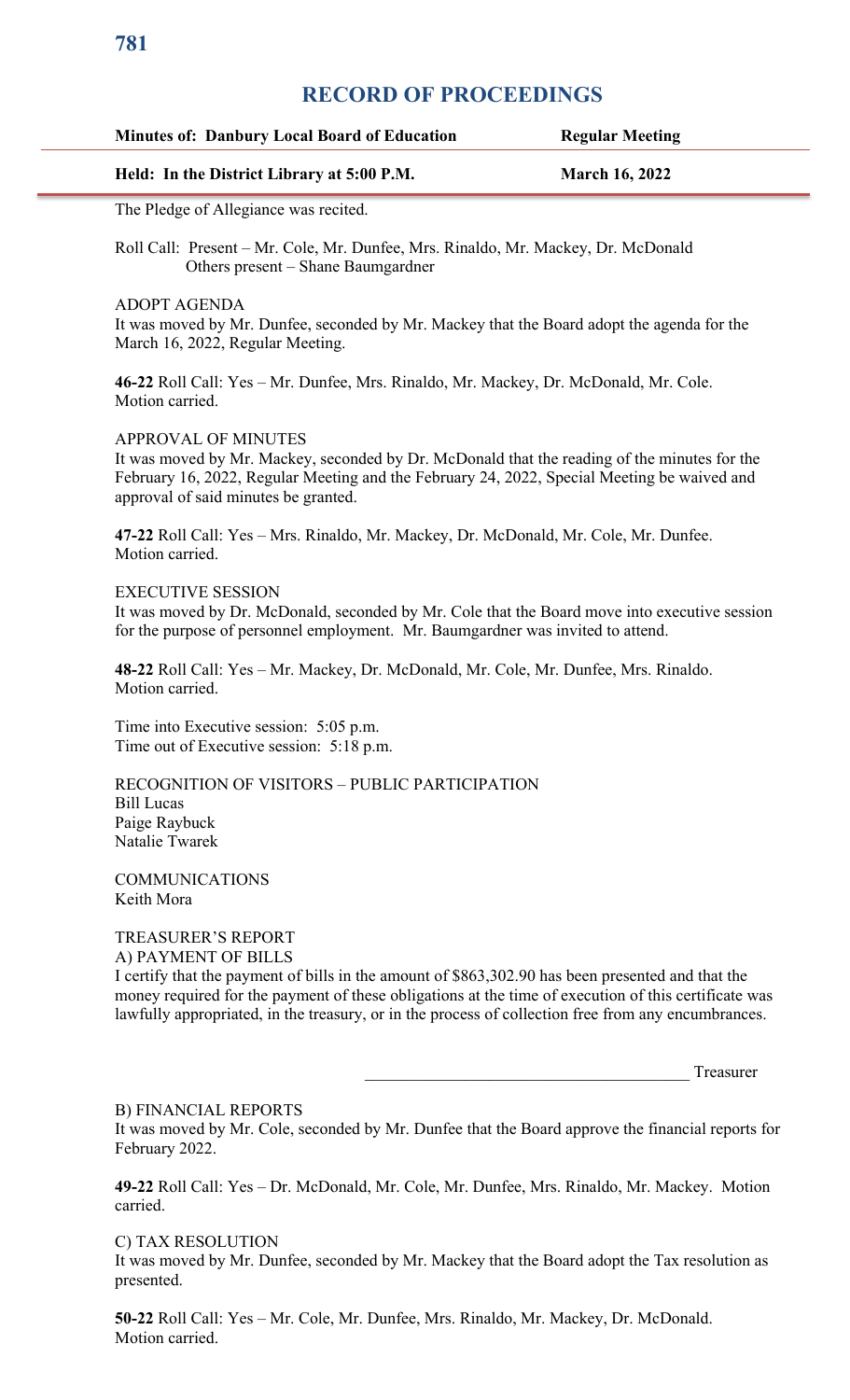# **RECORD OF PROCEEDINGS**

| <b>Minutes of: Danbury Local Board of Education</b> | <b>Regular Meeting</b> |
|-----------------------------------------------------|------------------------|
| Held: In the District Library at 5:00 P.M.          | <b>March 16, 2022</b>  |

## D) CONTRACTED SERVICE

It was moved by Mr. Mackey, seconded by Dr. McDonald that the Board approve the firm of Peters, Kalail & Markakis, Co., L.P.A. for Board of Revisions Tax Appeals for 2022.

**51-22** Roll Call: Yes – Mr. Dunfee, Mrs. Rinaldo, Mr. Mackey, Dr. McDonald, Mr. Cole. Motion carried.

#### OLD BUSINESS DONATIONS

It was moved by Dr. McDonald, seconded by Mr. Cole that the Board approve the following donations as listed:

\$1,000 from Cobbledick Family to Cobbledick Scholarship

 \$10,000 from Stan and Carol Manbeck to Manbeck Scholarship \$10,000 from Stan and Carol Manbeck to District Student Support

**52-22** Roll Call: Yes – Mrs. Rinaldo, Mr. Mackey, Dr. McDonald, Mr. Cole, Mr. Dunfee. Motion carried.

# POOL

It was moved by Mr. Cole, seconded by Mr. Dunfee that the Board approve the hiring of the following two student lifeguards:

Sarah Collins Jacob Hild

**53-22** Roll Call: Yes – Mr. Mackey, Dr. McDonald, Mr. Cole, Mr. Dunfee, Mrs. Rinaldo. Motion carried.

It was moved by Mr. Dunfee, seconded by Mr. Mackey that the Board approve the following pool contract. Employment is contingent upon FBI/BCI background check and all other district requirements.

Anthony Lalli, Lifeguard, 1 yr (July 1, 2021-June 30, 2022)

**54-22** Roll Call: Yes – Dr. McDonald, Mr. Cole, Mr. Dunfree, Mrs. Rinaldo, Mr. Mackey. Motion carried.

# COMMITTEE REPORTS

- **A.** Audit and Finance
- **B.** Building & Grounds/Cafeteria & Transportation/Technology
- **C.** Public Relations & Student Achievement
- **D.** Legislative Liaison

#### NEW BUSINESS

UNCOMPENSATED LEAVE

It was moved by Mr. Mackey, seconded by Dr. McDonald that the Board approve the following uncompensated leave request:

Anthony Lalli - 03.21.22 thru 03.25.22

**55-22** Roll Call: Yes – Mr. Cole, Mr. Dunfee, Mrs. Rinaldo, Mr. Mackey, Dr. McDonald. Motion carried.

#### OHIO HIGH SCHOOL ATHLETIC ASSOCIATION

It was moved by Dr. McDonald, seconded by Mr. Cole that the Board approve membership in the Ohio High School Athletic Association for the 2022-2023 school year. The Danbury Board of Education will conduct their athletics in accordance with the Constitution, By Laws, Regulations, Interpretations, and Decisions of the Ohio High School Athletic Association for the 2022-2023 school year.

**56-22** Roll Call: Yes – Mr. Dunfee, Mrs. Rinaldo, Mr. Mackey, Dr. McDonald, Mr. Cole. Motion carried.